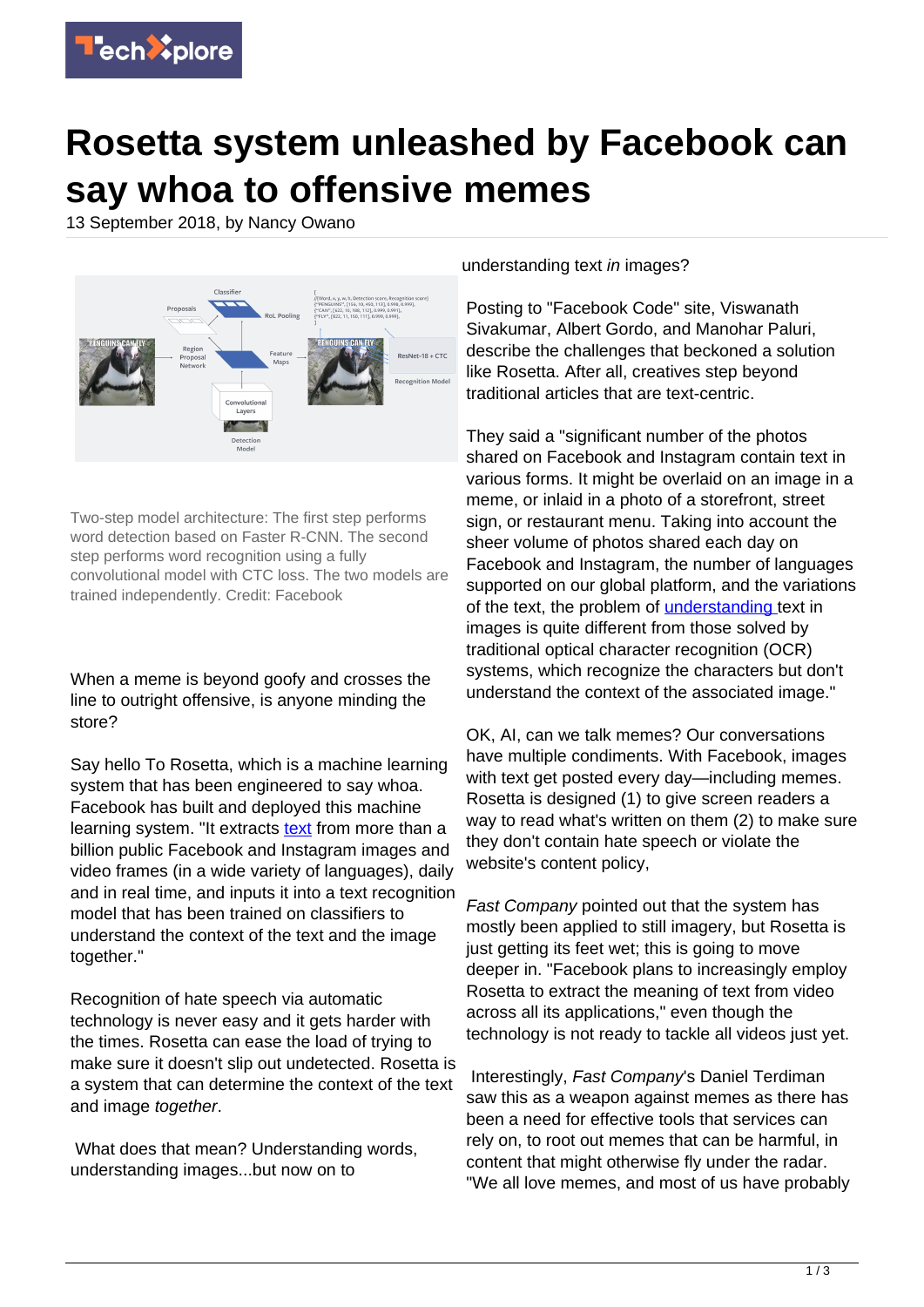

helped spread them–passing on that cute photo with the ironic text to our many friends on Facebook, Twitter, and elsewhere. But sometimes memes can © 2018 Tech Xplore be harmful, spreading falsehoods about people or [organizations.](https://www.fastcompany.com/90235196/facebook-has-a-new-weapon-in-the-fight-against-memes-it-really-needs-it)"

Plain and simple, the Rosetta system can do a better job than was previously possible "in understanding harmful or false text used in memes that spread across Facebook and Instagram."

Mariella Moon in Engadget discussed how it works, and "it starts by detecting rectangular regions in images that potentially contain text. It then uses a [convolutional](https://www.engadget.com/2018/09/11/facebook-rosetta-ai-translation/) neural network to recognize and transcribe what's written in that region, even non-English words or non-Latin alphabets," Moon said. To train the system, she added, Facebook used "a mixture of human- and machine-annotated public images."

What is Rosetta's status right now? Jacob Kastrenakes, The Verge: "Rosetta is said to be live now, extracting text from 1 billion images and video frames per day across both Facebook and Instagram."

What's next? Rosetta is not perfect; Facebook wants to get closer to perfection, though and has a to-do list. Moon said the company plans to keep on growing the number of languages it can understand and "to make it better at extracting text from video frames."

Does anyone sense there might be some who will send bad looks to Rosetta as it becomes more known? Maybe. Cohen Coberly in TechSpot wrote, "Rosetta will almost certainly be a controversial tool for certain members of the meme-loving public, but here's hoping the technology will prove smart enough to **distinguish** between silly-but-harmless content and truly offensive imagery."

Kastrenakes, The Verge: "Given the company's well-known moderation issues, a well-functioning system that can automatically [flag](https://www.theverge.com/2018/9/11/17846512/facebook-rosetta-meme-machine-learning-text-recognition-hate-speech) potentially problematic images could be a real help."

 **More information:** [code.fb.com/ai-research/rosett](https://code.fb.com/ai-research/rosetta-understanding-text-in-images-and-videos-with-machine-learning/) [… th-machine-learning/](https://code.fb.com/ai-research/rosetta-understanding-text-in-images-and-videos-with-machine-learning/)